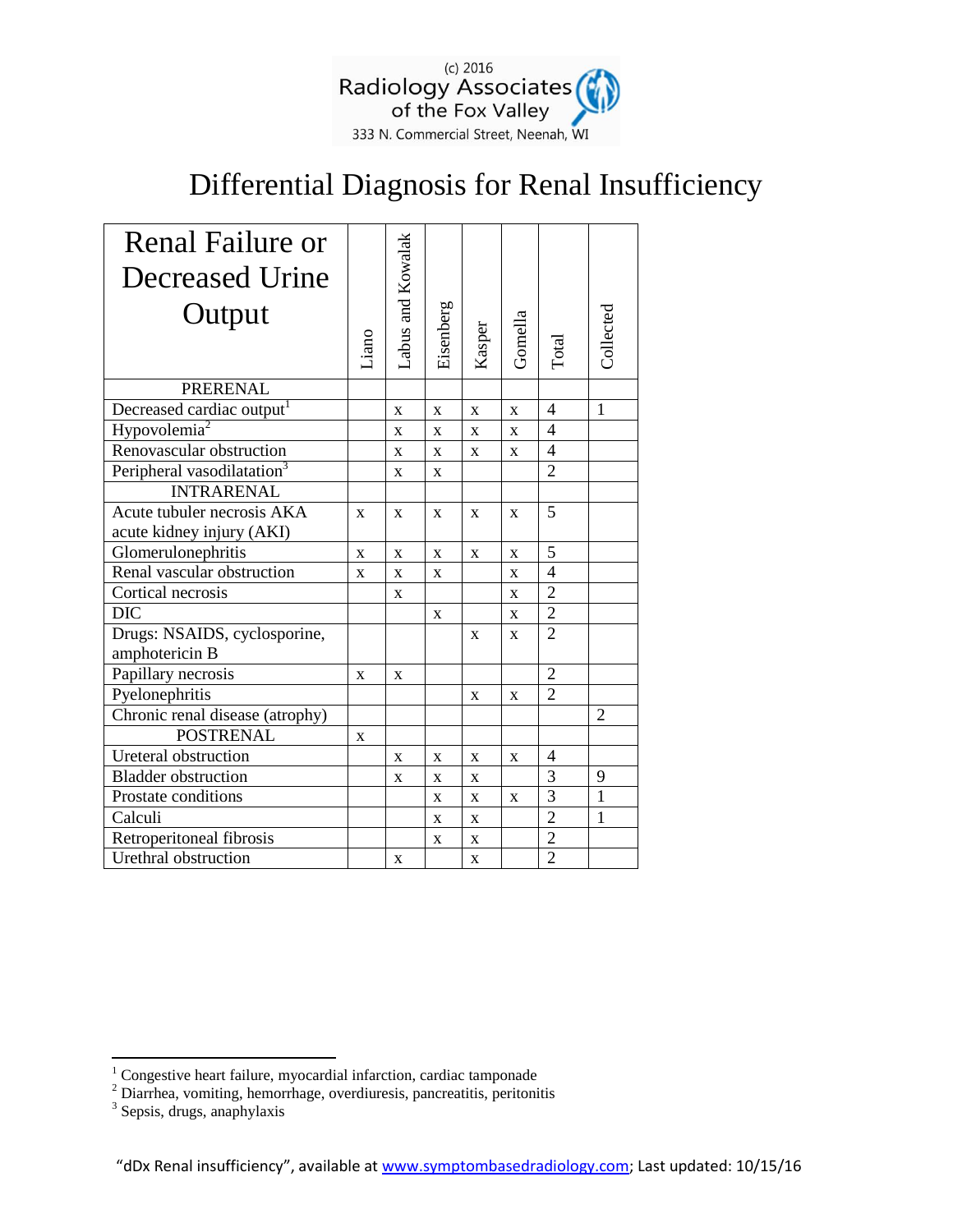| Cause                                                                                                                                                                                                                                                                                                  | <b>US</b> findings                                                                                                              | CT findings                                                                                                                     |  |  |  |  |
|--------------------------------------------------------------------------------------------------------------------------------------------------------------------------------------------------------------------------------------------------------------------------------------------------------|---------------------------------------------------------------------------------------------------------------------------------|---------------------------------------------------------------------------------------------------------------------------------|--|--|--|--|
| Renovascular<br>obstruction                                                                                                                                                                                                                                                                            | Narrowed or occluded renal artery;<br>elevated PSV at or near stenosis;<br>increased RI in kidneys                              | Narrowed or occluded renal artery                                                                                               |  |  |  |  |
| Acute tubular necrosis<br>AKA acute kidney<br>injury                                                                                                                                                                                                                                                   | <b>Elevated RI</b>                                                                                                              | Persistent nephrograms                                                                                                          |  |  |  |  |
| Acute cortical necrosis                                                                                                                                                                                                                                                                                | Wedge shaped area of abnormal<br>echogenicity and decreased flow on<br>color Doppler imaging                                    | Wedge shaped area of abnormal<br>enhancement                                                                                    |  |  |  |  |
| Acute papillary<br>necrosis                                                                                                                                                                                                                                                                            | Echogenic renal papillae +/-<br>surrounding fluid; dilatation above<br>level of obstruction caused by sloughed<br>papilla       | Blunted calcyx; filling defect and<br>dilatation above the level of a<br>sloughed papilla                                       |  |  |  |  |
| Acute pyelonephritis                                                                                                                                                                                                                                                                                   | Swelling; blurred corticomedullary<br>junction                                                                                  | Swollen kidneys; patchy or striated<br>nephrogram; delayed irregular<br>enhancement                                             |  |  |  |  |
| Vasculitis                                                                                                                                                                                                                                                                                             | Swelling; hyperemia on color Doppler                                                                                            | Irregular enhancement; abnormal<br>vascular tree                                                                                |  |  |  |  |
| Ureteral obstruction                                                                                                                                                                                                                                                                                   | Dilatation above level of obstruction;<br>visualization of stone or mass in ureter<br>causing the obstruction                   | Dilatation above level of obstruction;<br>visualization of stone or mass in<br>ureter causing the obstruction                   |  |  |  |  |
| <b>Bladder</b> obstruction                                                                                                                                                                                                                                                                             | Dilatation above the level of the<br>obstruction; visualization of prostate<br>enlargement or other cause of the<br>obstruction | Dilatation above the level of the<br>obstruction; visualization of prostate<br>enlargement or other cause of the<br>obstruction |  |  |  |  |
| Prostate conditions                                                                                                                                                                                                                                                                                    | Enlarged prostate; dilated bladder (see<br>bladder obstruction)                                                                 | Enlarged prostate; dilated bladder<br>(see bladder obstruction)                                                                 |  |  |  |  |
| Calculi                                                                                                                                                                                                                                                                                                | Echogenic focus in the kidney, ureter,<br>or bladder                                                                            | Hyperdense lesion in the kidney,<br>ureter, or bladder                                                                          |  |  |  |  |
| Retroperitoneal<br>fibrosis                                                                                                                                                                                                                                                                            | Dilatation above the fibrosis; mass at<br>the level of the fibrosis                                                             | Dilatation above the fibrosis; mass at<br>the level of the fibrosis                                                             |  |  |  |  |
| Urethral obstruction                                                                                                                                                                                                                                                                                   | Dilatation above the obstruction;<br>detection of a stone or mass at the level<br>of obstruction                                | Dilatation above the obstruction;<br>detection of a stone or mass at the<br>level of obstruction                                |  |  |  |  |
| Neurogenic bladder                                                                                                                                                                                                                                                                                     | Dilated bladder and upper system                                                                                                | Dilated bladder and upper system                                                                                                |  |  |  |  |
| Acute Renal Failure with Very Subtle, Very Infrequent, or No US and CT Findings                                                                                                                                                                                                                        |                                                                                                                                 |                                                                                                                                 |  |  |  |  |
| Decreased cardiac output; hypovolemia; peripheral vasodilatation; severe vasoconstriction; acute<br>glomerulonephritis; disseminated intravascular coagulopathy; drug response (NSAIDS, cyclosporine,<br>amphotercin B); acute interstitial nephritis; acute allergic nephritis; transfusion reaction; |                                                                                                                                 |                                                                                                                                 |  |  |  |  |

NOTE: While CT findings are included for completeness, many of the findings are best appreciated on a contrast-enhanced study, but such a study would be virtually never be performed because of the indication for the examination.